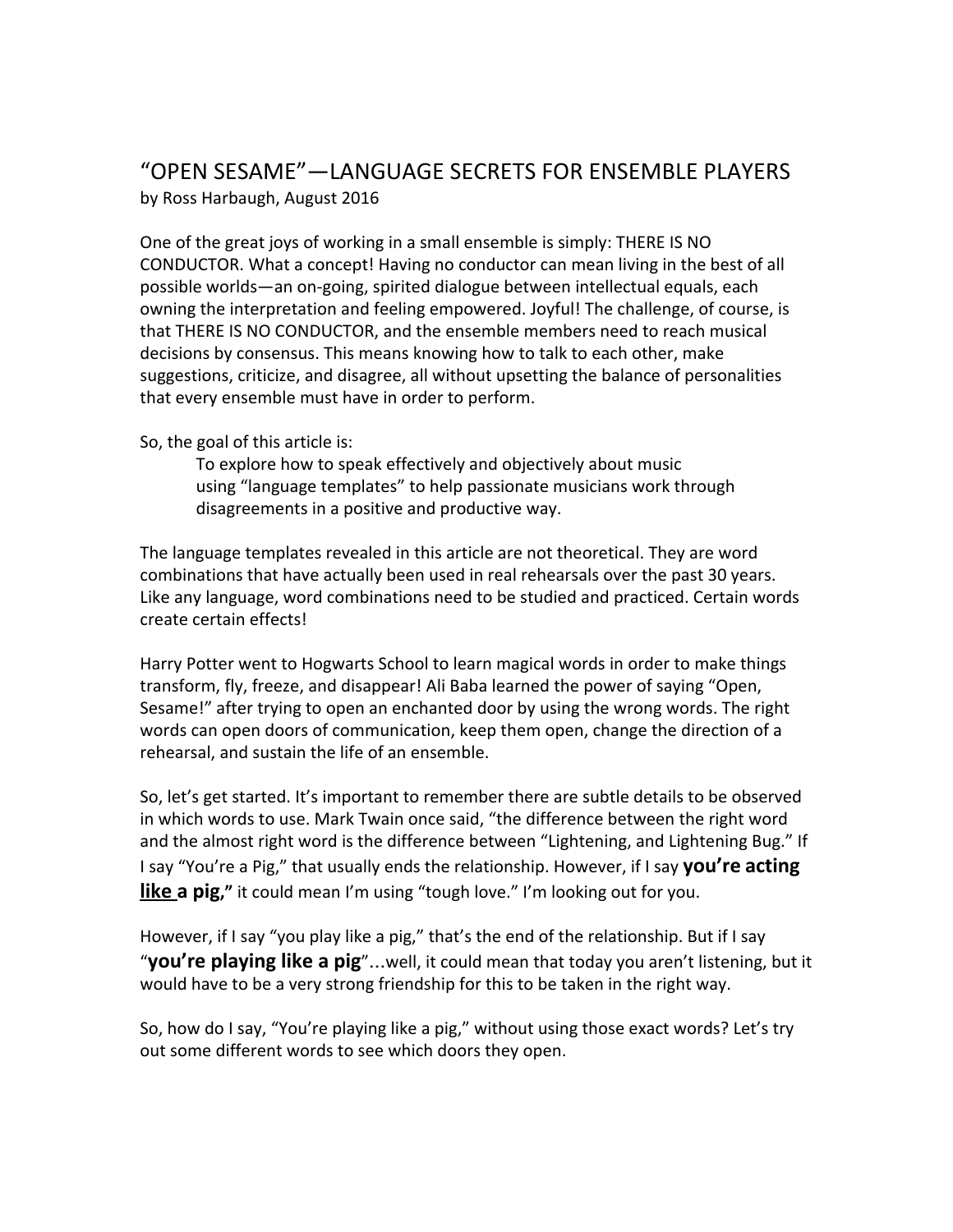If I say *"You're slow!"* that has very little to do with music. It's a personal attack. Even if I had intended to suggest a different tempo in the music, the person I accused of "being slow' will take away hurt feelings, and be looking for ways to hurt me back. Communication will have stopped. The door of progress has slammed shut.

But if I said instead, **"We're in different tempos,"** this is an objective observation. There is very little to argue about here. Once the problem is laid out and agreed upon objectively, the discussion can be all about the music. Now, the participants in the ensemble can go about solving the problem without hurt feelings. No one can disagree that being in different tempos is a problem!

You'll notice that in the following examples, the italicized statements are not objective. These italicized statements all have a negative, accusatory feel because they begin or emphasize the word "You!"--"You always, you never, you do this, you don't understand that." In each case, the suggested alternative statement has an objective, non-hurtful, and constructive feel. These statements begin with either **"I, We, or Let's."**

**Example one:** "*You're flat!"* There is nothing more personal than one's concept of intonation. Attacking someone's intonation also attacks their education, their ear, their musicality. Using objective words would keep this topic objective:

1**."Do we all have the same "A?" Let's retune."**

2. **"This passage needs more work on intonation."**

3. **"Let's get the unisons and octaves together first, and then talk about the 3rds and 7ths"**

**Example two:** *"You're too loud!"* Again, this statement has a non-musical impact on the colleague I'm talking to. Of course you want your solo to be heard, but a phrase that I've found to be very effective, and at the same time always lightens the mood is, **"I feel over-supported."**

**Example three:** *"Which part of "pp" don't you understand?"* This statement is extremely aggressive, because it questions my intelligence, and makes me feel uneducated, insensitive, and thoughtless. If someone ever said this to me, I would start looking for another job. **"Are we all agreed we should be pp here?"** is much more objective and effective, and keeps everyone working together toward a common goal.

(A special cautionary word about sarcasm should be mentioned here. Sarcasm in general is a poor way of communicating. "I love the way you're playing so loud." "It's so sensitive the way you're accompanying my solo." These are nice compliments until you realize that they are not meant to be compliments. Exactly the opposite. I suggest keeping the conversation and suggestions factual and objective).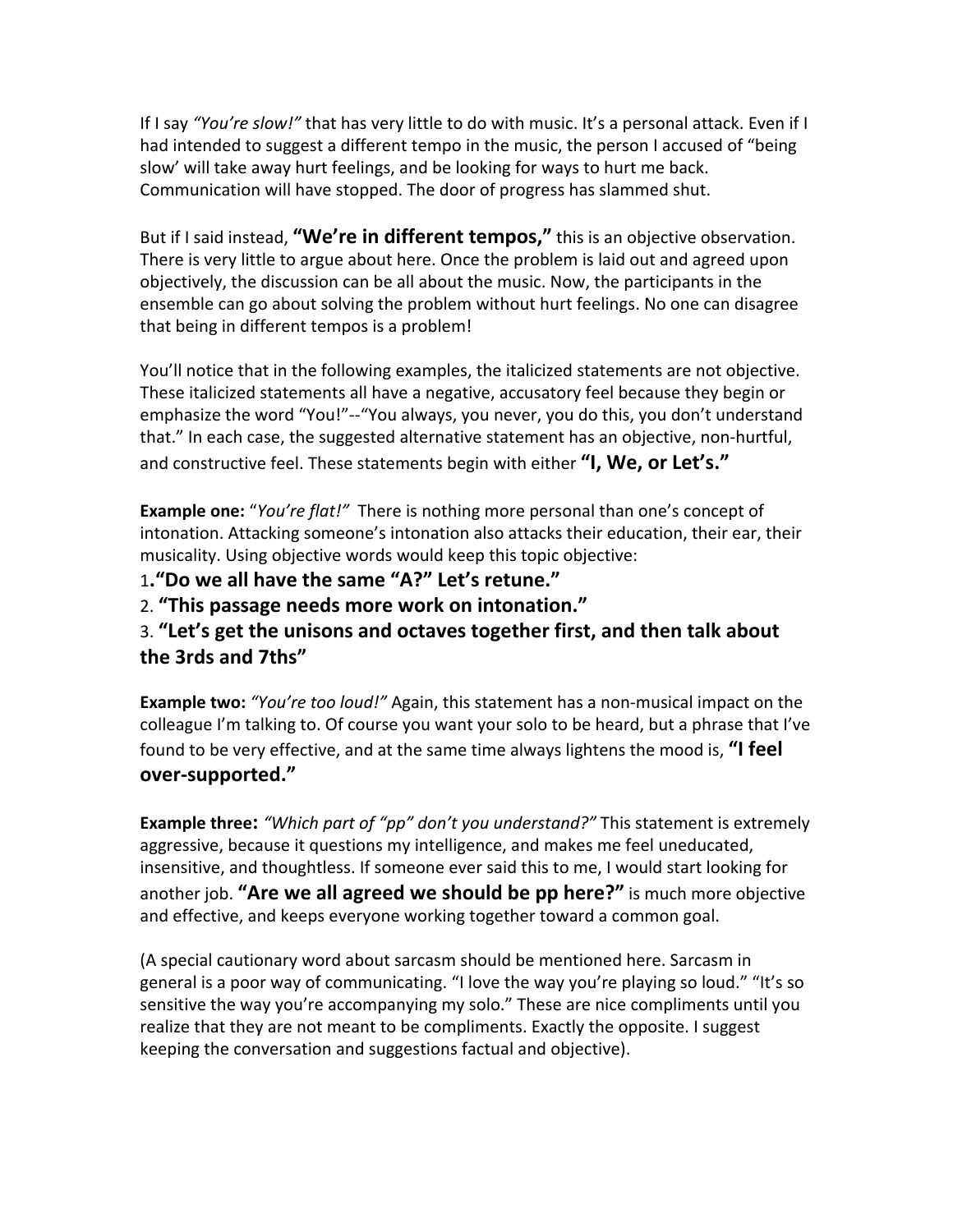**Example four:** *"Your solo is boring!"* Again, it's very hard to imagine wanting to ever play again with the person who said this. It's insulting and non-constructive. I'm hurt and still in the dark about what would be a good alternative solution. Every player has his/her own strengths and weaknesses. A phrase that is much more encouraging and has the potential of drawing out the best from a colleague is **"You sound uncomfortable. How would you play your solo if the rest of us weren't here?"** This shows respect, and also brings the colleague back into the group discussion. How would a wider vibrato, more relaxed shifts, more variety in pacing or shaping affect the solo?

**Example five***: "You're coming in too late at letter B."* This might be a factual statement, but it tends to throw all the responsibility on the person addressed. There might be a number of factors that are contributing to the downbeat not being together (a misunderstood group decision, a poor cue, a rallentando that isn't subdivided. An equally factual and objective statement would be **"We're arriving at Rehearsal 5 at different times."**

The wrong word can change a good idea or valid concern into a cruel insult or perceived attack. To keep things objective, I like the **"IF-THEN"** sentence construction. **"If we keep the tempo moving into Rehearsal 5, then we'll have less trouble keeping the line going into the Finale.**

**Here's an example of an objective argument:**

- **A. Hey guys, let's take more time going into Rehearsal 5.**
- **B. Why?**
- **A. I think it will set up the return to G Major.**
- **B. If we take time into Rehearsal 5, I don't think we'll get the tempo back at the** *A Tempo***.**
- **A. Let's try it both ways, and see which works better.**

**This is probably the most important thing I'll say in this article: If there is a disagreement about how to play a passage, play it both ways before discussing it, or even talking much about it. If I had a vanity plate, it would read "PLAY IT FIRST."**

So often I've found myself madly in love with an idea, and getting very upset that my ensemble colleagues don't like it. I can feel myself ready to fight long and hard for my vision of the music. But after the group tries my idea with open minds and as much enthusiasm as they can muster, and I do the same for the contrary idea, I quite often find myself liking the contrary idea much more than mine. What a waste of time and effort if we had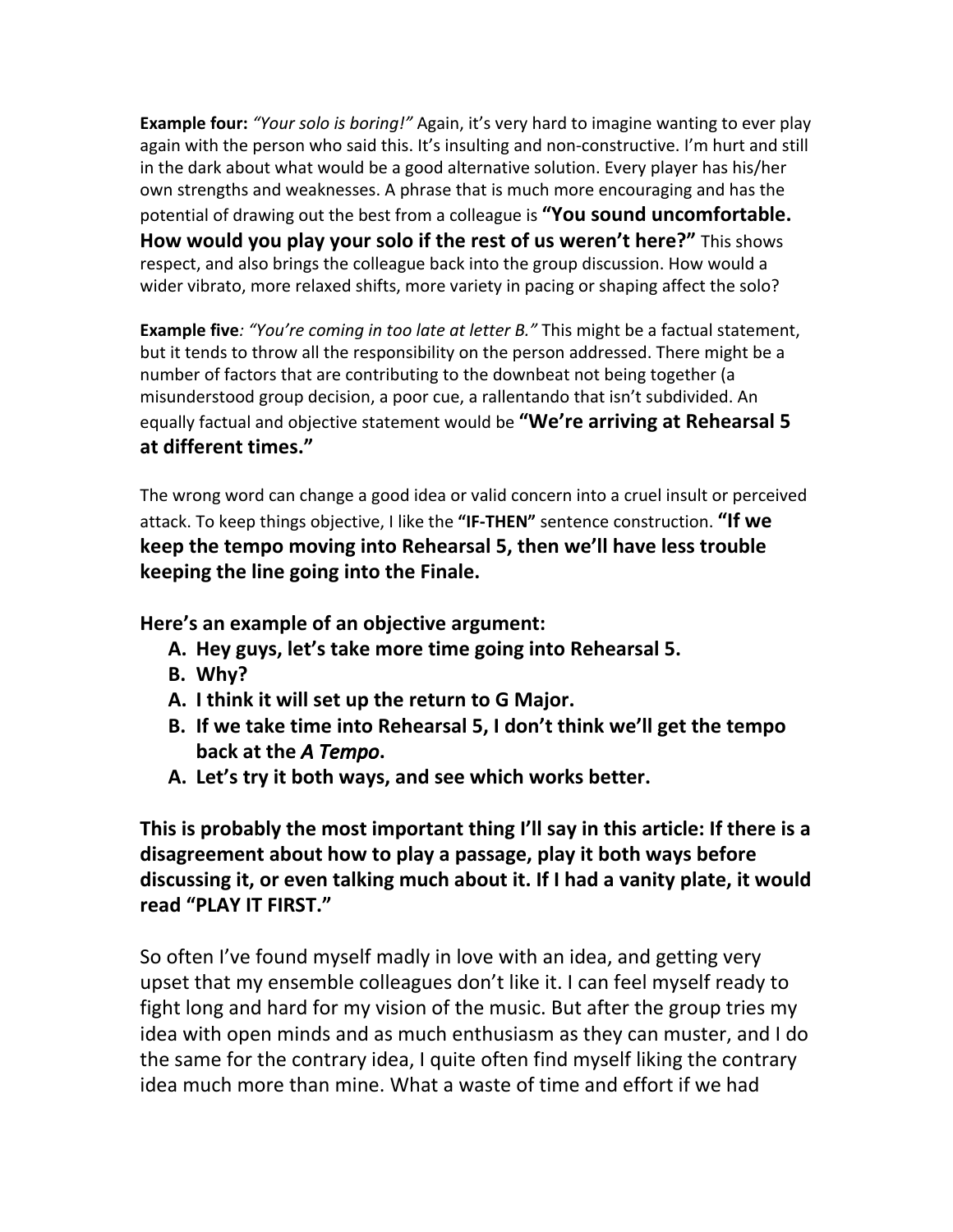generated a lot of ill will by arguing over an idea that turned out to be forgettable!

Here is a list of templates—actual quotes from rehearsals-- of objective and effective language that can be plugged into a rehearsal setting. If you're not sure how to get your idea across, try one of these magical phrases:

# **DYNAMICS/BALANCE**

- 1. **Maybe we could try**… the unison before Rehearsal 5 a little quieter.
- 2. **I was having trouble**…hearing the viola solo at Rehearsal 5.
- 3. **I feel like**…some people are playing *fortissimo* in the *forte* section.
- 4. **I'm imagining..**a more transparent sound at Rehearsal 5.
- 5. **Could we experiment? How about**…playing *pp* at the bridge, instead of at the fingerboard?
- *6.* **I feel over-supported**…at Rehearsal 5 (instead of : *"you're too loud").*
- 7. **You know that section**…at the end of the scherzo where all eight of us are playing pp eighths? **Could we try** just tapping the string vertically, rather than making a horizontal stroke?
- 8. **I'm just hearing**…a lot of clarity from the violins.
- **9. I'm imagining**…more of a whisper (more of a murmur)
- 10.**It** would be really great...to have a veiled sound at Rehearsal 5.
- **11.Are we all agreed**…that we should be pp here?
- 12.**Could we just try it first**, and then we can discard it if we don't like it.
- 13.**I wonder if**…you shouldn't be a little more prominent there.
- 14.**Is it too "far out" to try**…a subito p and then crescendo going into the coda.…
- 15.**Should that section**…be more of a contrast?
- 16.**My feeling is**…you should be more prominent at Rehearsal 5.

# **TEMPO/PACING**

- 1. **Let's**…concentrate on the pulse.
- 2. **Sometime I'd like to try**…freshening the tempo.
- 3. **I'm confused. Are the**...16ths leading the quarter notes at Rehearsal 5?
- 4. I **think...** we're getting ahead of the 8<sup>ths</sup> at Rehearsal 5.
- 5. **Let's try**…counting in a big two, instead of 4.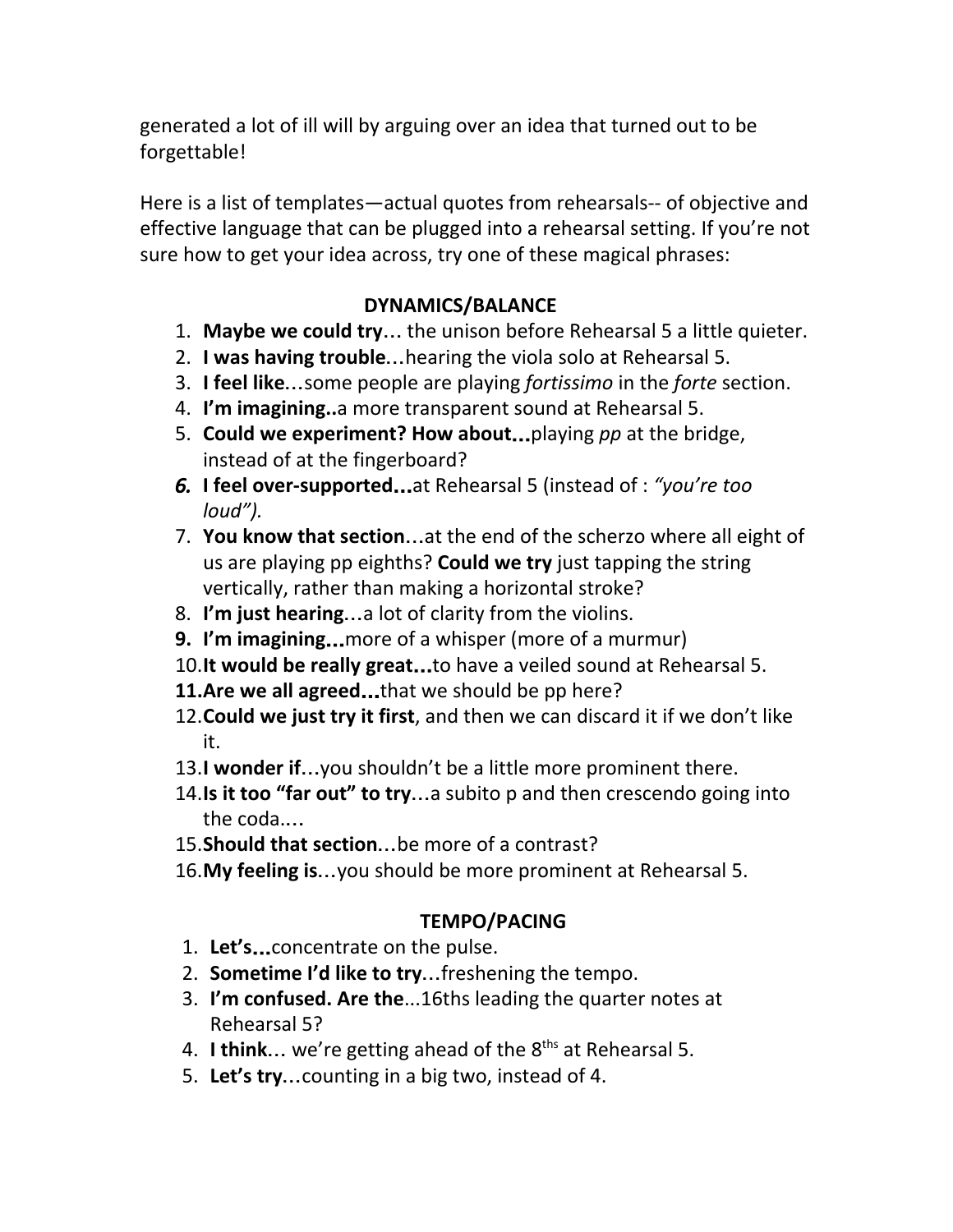- 6. **Am I**…rushing at Rehearsal 5? I feel…I'm getting ahead of everyone.
- 7. **How would it be if we**…**.**take more time into Rehearsal 5?
- 8. **Does it sound**…slow to anyone?
- 9. **Do you think we could**…not slow down right at Rehearsal 5?
- 10.**I was thinking,** at Rehearsal 5, we should broaden the tempo.
- *11.***Do you think**…I'm too slow at Rehearsal 5 (vs. *"you're too fast at Rehearsal 5)*

## **ENSEMBLE**

- 12.**Do you think we**…lose our lilt at Rehearsal 5?
- 13.**I need**…a bigger cue at Rehearsal 5.
- 14.**I think we could just**…**"**go into it" at Rehearsal 5.
- 15.It's a little rocky after the development**. I feel** you two are on slightly different wave lengths.
- 16.**We're not quite**…together at Rehearsal 5.
- 17.**What do people need** in the way of a cue at Rehearsal 5? Two 8ths, or a quarter?

## **ARTICULATION**

- 18.**Ross, may I suggest for your playing pleasure**, longer 8ths at Rehearsal 5
- 19.**Maybe we're**…giving too much of a bite on our sforzandos
- 20.**Perhaps a little more**… *staccato*…**is in order**
- 21.**I still feel**…your notes under his melody sound too short. Would you try a brushier stroke?
- 22.The bow stroke **seems**…too long **to me**. Would you try a sharper attack with a more vertical *spiccato?*
- 23.**Have you ever tried** playing smoother at Rehearsal 5?
- 24.**What would happen if**…we crescendo later in the phrase at Rehearsal 5?

## **PHRASING/MUSICAL SHAPING**

25.**Does it sound**…too normal?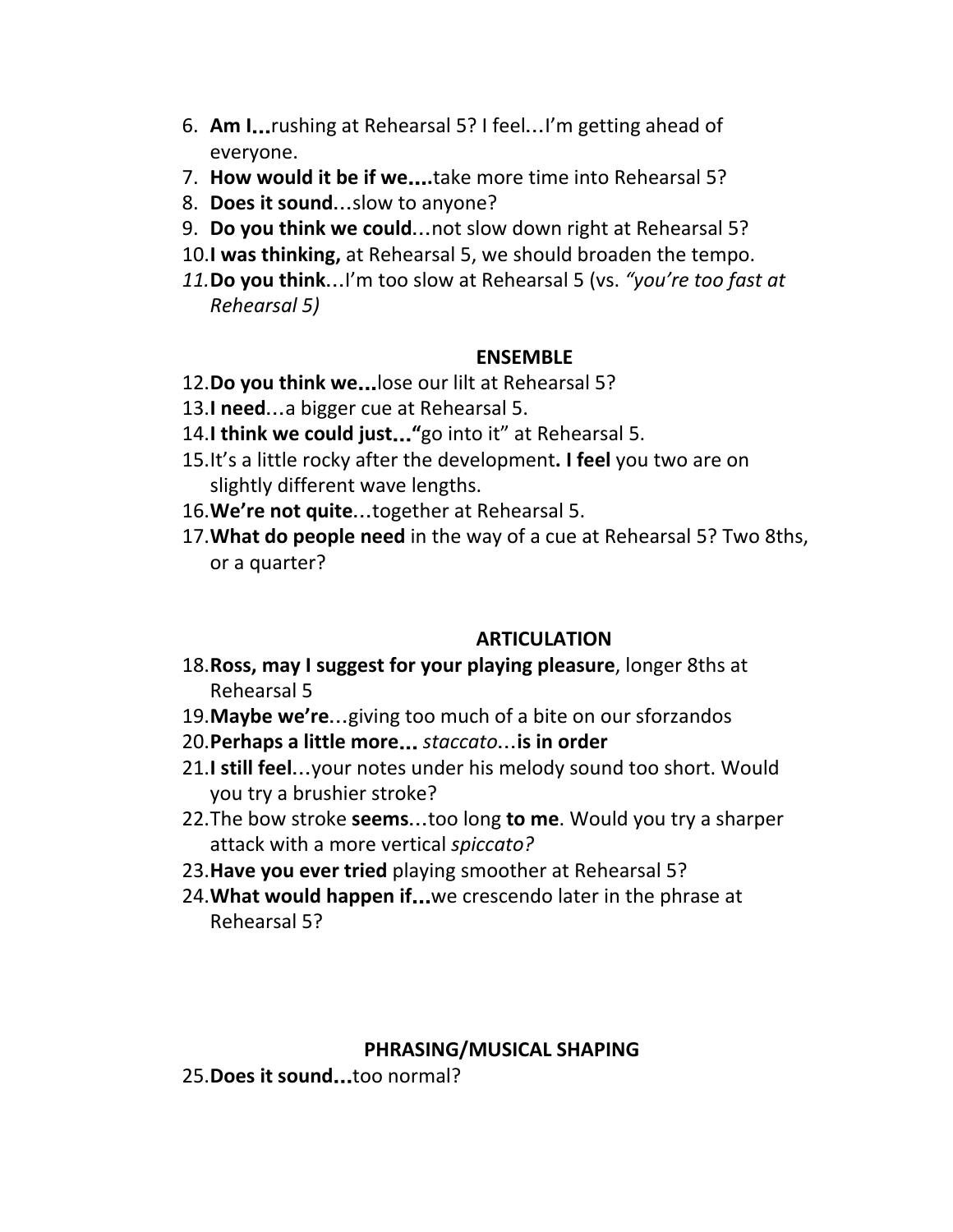- 26.**Could you guys**…give more direction to those runs down? They sound kind of directionless to me.
- 27.**Could we continue**…the excitement until Rehearsal 5?
- 28.**Would you** sing your idea?
- 29.**Let's let the phrase breathe** (instead of *"you're slow.")*
- *30.***Would you try**…a wider vibrato (…more audible shifts, …taking more time) instead of *"play it more romantically," "Play more expressively."*
- *31.***I'm imagining**…the piece sweeping forward here (instead of, *"does it have to drag here?"*
- 32.**I don't know what it will sound like, but could we try**…grouping the notes in pairs at Rehearsal 5?"
- 33.**Here's the gesture of my phrase concept** (arm sweep).
- 34.**I'm missing**…ecstasy in this climax.
- 35.**Is it conceivable that your**…vibrato is too intense at Rehearsal 5?
- 36.**Have you ever considered**…a narrower vibrato at Rehearsal 5?

#### **MISCELLANEOUS/COURTESY**

- 37.**I love it. I want you to love it as much as I do.**
- 38.**Could we**…start at Rehearsal 5?
- 39.**Let's**…begin the movement again. **Thank you** (never to be said sarcastically).
- 40.**Is there a way we could**…move it at Rehearsal 5? or (play more on the string at Rehearsal 5?

## **41.Maybe we could try**…

- 42.**What I'm noticing is**…
- 43.**I still don't feel comfortable**…at Rehearsal 5
- 44.**What I'm hearing you say is**…
- 45.**Correct me if I'm wrong**…
- 46.**Ross, can I induce you to try**…?
- 47.**What I'm hoping for**…in this opening is
- 48.**What I'm looking for after Rehearsal 5 is**… .
- 49.**My vision for this movement is**…
- 50.**Just for the record, I**…don't agree with that, but let's try it at the performance tonight.
- 51.**Hey Kathy. Let's try**…